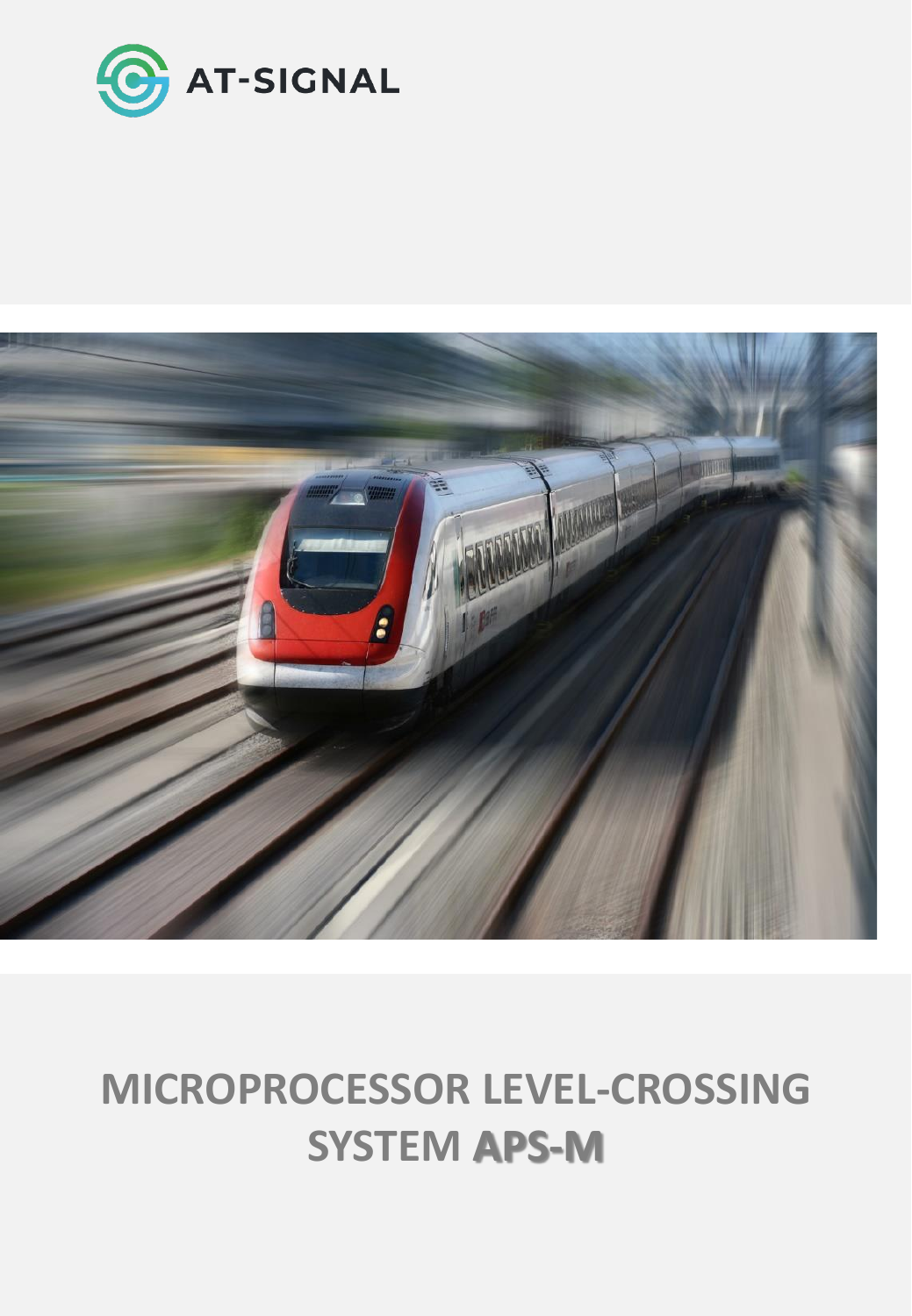



**APS-M** microprocessorbased automatic level crossing signaling system is a complex of technical and software tools for monitoring and control of railway level crossing signaling devices.

#### **Main advantages:**

- $\checkmark$  Based on serially produced programmable logic controllers
- ✓ Modular design & Flexible architecture
- ✓ Software based on IEC 61131 standard
- $\checkmark$  Safe digital interface protocols
- $\checkmark$  External communication (RS485 and/or Ethernet)
- $\checkmark$  Advanced diagnostics
- $\checkmark$  Low operation and maintenance costs
- $\checkmark$  Higher range and quality of data transmission due to the use of RS-485 interface, optical interface
- $\checkmark$  System stability when switching power supply feeders
- $\checkmark$  Off-line operation from uninterruptible power supply source for 8 hours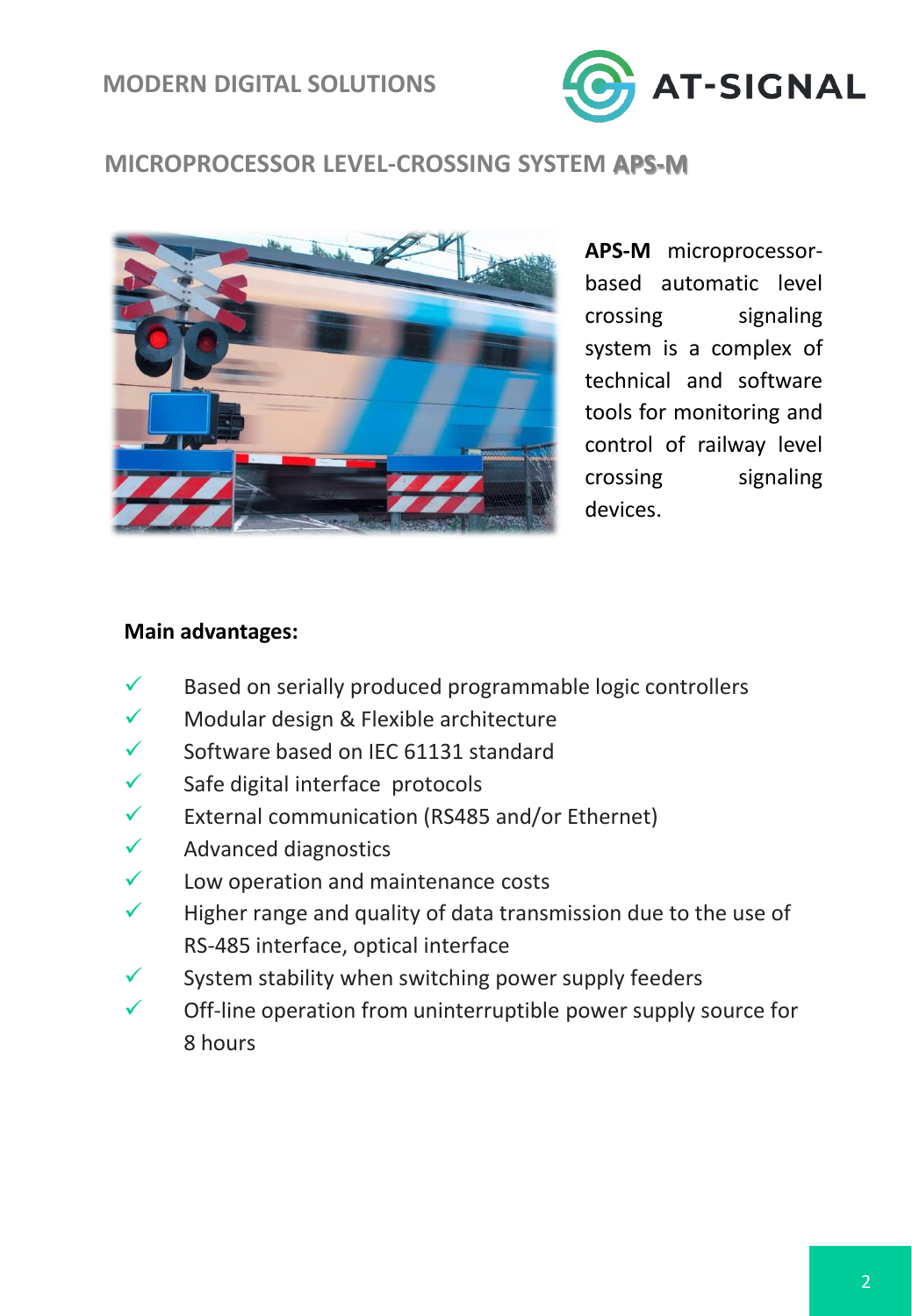



#### **MICROPROCESSOR LEVEL-CROSSING SYSTEM APS-M ARCHITECTURE**

**APS-M** is based on the **MC APS-M** controller, built on off-the-shelf products (COTS), which ensures high economic efficiency of the system.

The functional safety of the **MC APS-M** controller is provided by processing of information in two independent channels with diversified software.

**APS-M** power supply system is equipped with overvoltage protection and ensures uninterrupted operation for at least 8 hours in autonomous mode.

Interface between **APS-M** system and interlocking implemented with relay-based or digital interface.

Information exchange between **APS-M** system and CTC/TMS is possible via fiber-optic or copper cable line.

The automated workstation **AWP APS-M** allows you to control the parameters of all system components and carry out predictive system diagnostics.